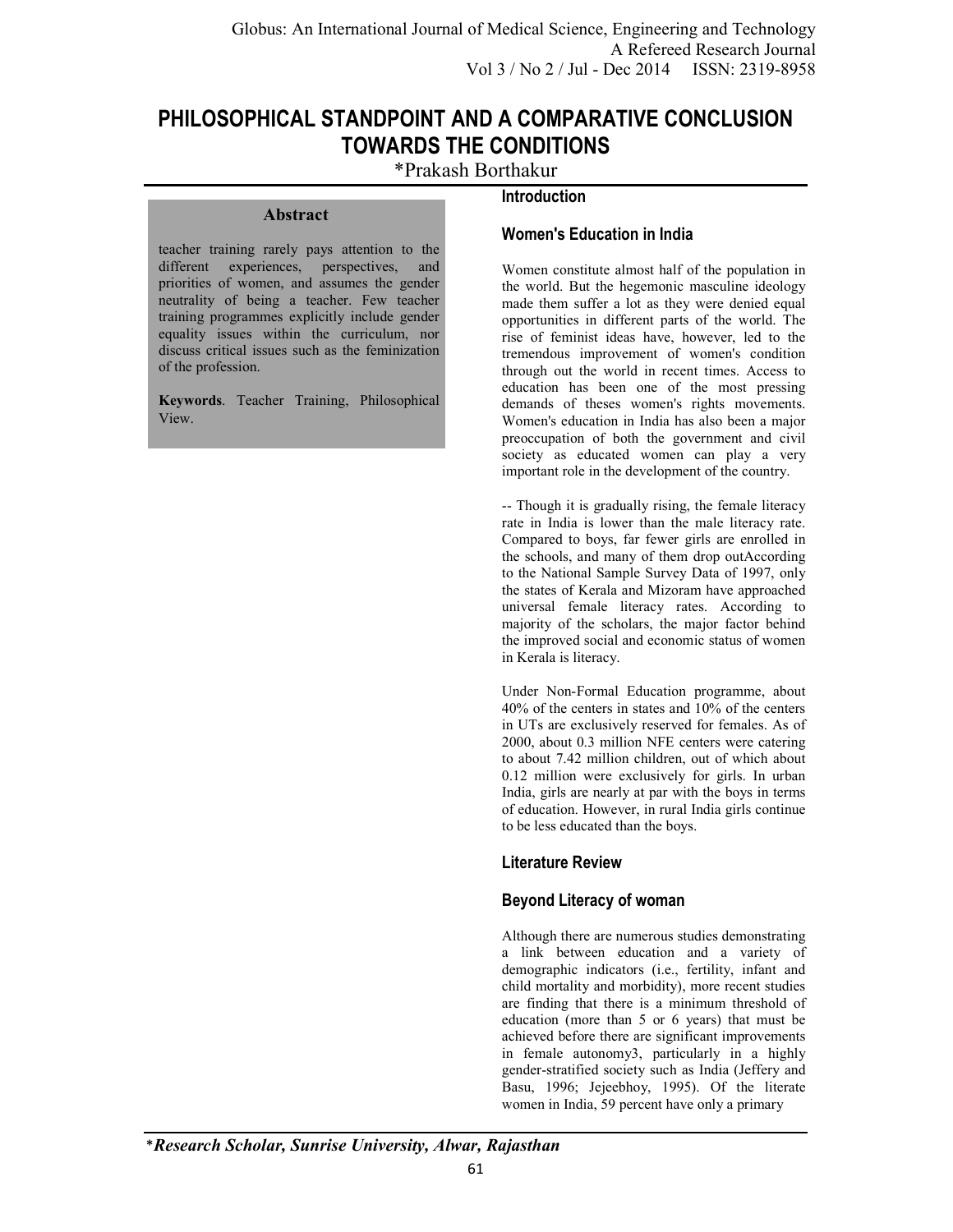education or less. This level of education may not be sufficient to meaningfully improve the status of these women. Only 41 percent of the literate population, or 13 percent of all Indian women, have more than a primary education.

# **Gender Gaps in University Education**

Currently, a very small proportion of both men and women have a college education, just over 3 percent of men and 1 percent of women. Although a very small proportion of the Indian population attends college, women account for a third of the students at this le el (Ministry of Human Resource Development (MHRD), 1993). This sex ratio is<br>found for most fields of study except: 1) fields of study except:  $1$ ) engineering and commerce, where women account for a much smaller proportion of the students; and 2) education, where women account for nearly half of all students.

**Challenging Assumptions about Women Teachers** Whilst recognizing the positive roles that women can play, recent research from Uganda**8**  also reminds us that we cannot make assumptions that women are necessarily always supportive of girls in schools or will make the school environment any more girl-friendly. Women teachers are not necessarily very aware of gender equality concepts, and are often subject to the same gender assumptions, discrimination and even sexual harassment and abuse that girls face in schools. Frequently, this makes it very difficult for them to acknowledge and act on gender inequalities affecting girl students and other women teachers. Women teachers may have their own personal concerns and priorities, and so may not have the time or inclination to provide any additional time or energy to give to girl students. A study in Pakistan also raises awareness about the fact that the unconscious attitudes and assumptions of women teachers towards boy and girl students may also reinforce gender stereotypes.

**Women's** preference for teaching girls because they are quieter and less demanding than the boys makes it difficult to imagine how they might encourage girls to be more active and to participate fully in class. Another important issue is that women are often marginalized to low status positions within schools, usually teaching the lower grade classes and subjects considered 'soft.' This means that men still dominate higher status positions, teaching higher grade classes and subjects with a higher prestige, such as math and science. These low status positions mean that women teachers' voices may be either excluded from policy and decision-making processes, or they may not be taken seriously.

# **Teacher Training and Professional Development**

Even if there are effective strategies in place to recruit women, teacher training rarely pays attention to the different experiences, perspectives, and priorities of women, and assumes the gender neutrality of being a teacher. Few teacher training programmes explicitly include gender equality issues within the curriculum, nor discuss critical issues such as the feminization of the profession. This is the case in India, for example, where researchers describe the way in which women are brought into a teacher training programme that remains exactly the same as it had been for men only. This approach is characteristic of a 'Women in Development' (WID) approach.**12** This is quite different to a Gender and Development (GAD) approach, which implies that the programme would acknowledge gender differences, would aim to meet the sometimes different needs of men and women, and would explicitly address gender equality issues. A WID approach, for example, might increase the number of women teachers in a teacher education programme, but indicators for success would be a numerical count of women relative to men, rather than any measure of the extent to which male and female teachers are empowered to act as agents of gender equality. There are a small number of inspiring examples of teacher education programmes in which the gender nature of teaching

The Impact of W omen Teachers on Girls' Education and the gender identities of male and female teachers are discussed.**13** These have not been formally evaluated, but are recognized to make a considerable impact on individual teachers' awareness of gender relations in the classroom, school and wider community, as well as to empower them to use their potential as teachers to address inequities.

Women are rarely found in positions of authority and leadership in schools, and career development for women teachers is rarely prioritized. Even in countries where the percentage of women teachers is high, there are rarely many women head teachers, education officers and managers at the district, regional and national levels. There are systemic constraints for women wishing to develop their career within the education sector, such as negative attitudes towards women's ability to manage and lead schools, lack of female role models, long hours, and commitments that are difficult to reconcile with family and child care responsibilities.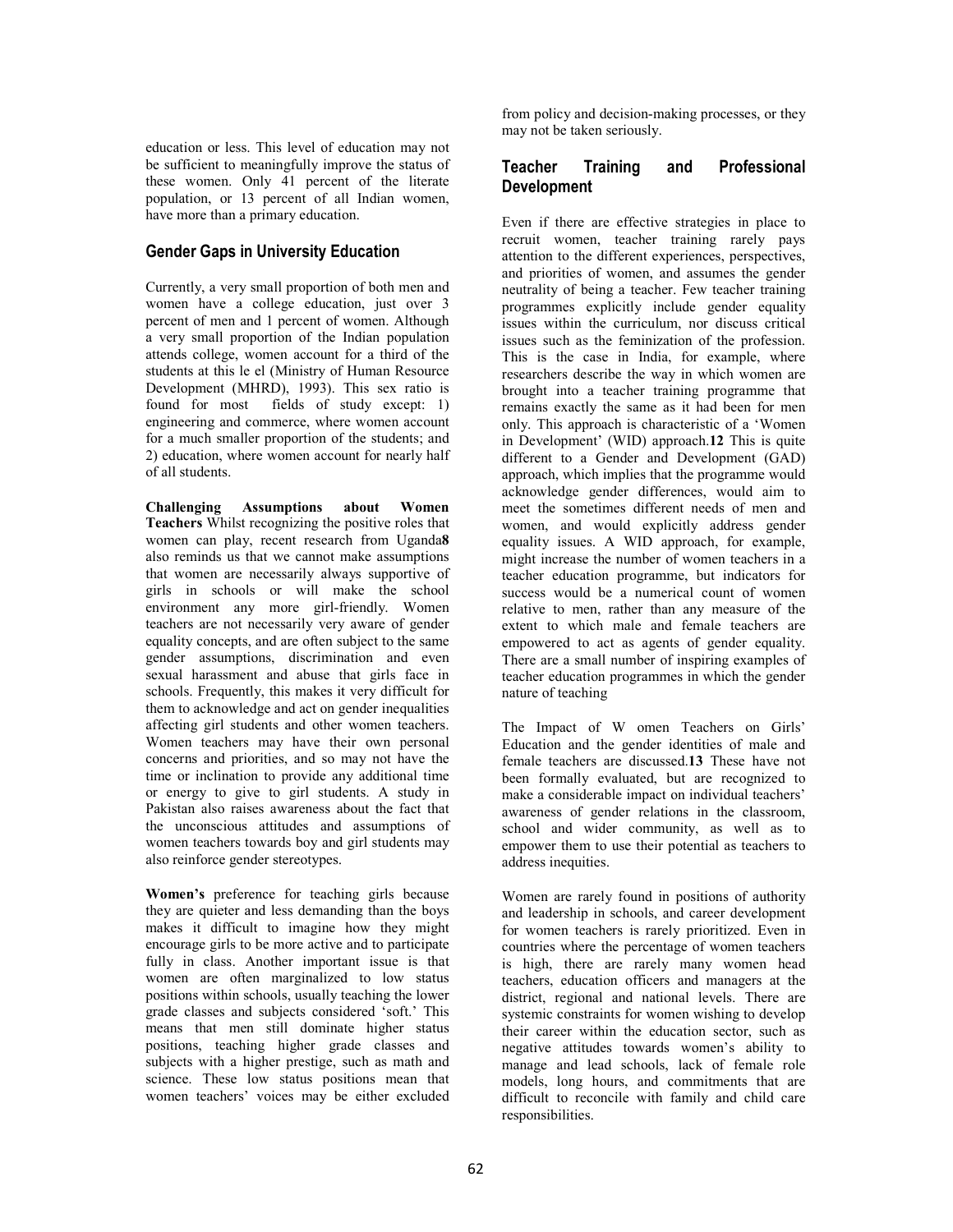#### **Related Policy Development Strategies**

**Ensure that women teachers are fully involved in decision-making processes** and that they participate in all meetings and activities - not just in subordinate roles in school.

**Ensure that recruitment is gender-balanced across levels and subject matter**. For example, a woman math or science teacher may challenge gender stereotypes and encourage and support girls in subject areas that have been previously considered male domains. Where possible, men should also be recruited to typical female positions in the school, such as lower grade classes.

**Ensure that 'safe school' and anti-harassment policies and teacher codes of conduct also address sexual harassment of women teachers**, that there are specific reporting and follow up procedures in place and that male teachers are trained to address such issues with male students who may be disrespectful and/or abusive towards women teachers.

## **Comparison with Other States**

## **DROP-OUT RATES**

Drop-out rate is the proportion of children which c ease to remain enrolled in the schooling system. There are a number of methods for estimating dropout rate. One of them, followed in the Selected Education Statistics (SES) of the Ministry of Human Resource Development, is as follows: Gross dropout rates for classes  $(I-V) = {1-$ (Enrolment in Class V during the reference year divided by the enrolment in Class I four years ago)} Χ 100. Gross dropout rates for classes (I- $VIII$ ) =  ${1-(Enrolment in Class VIII during the)}$ reference year divided by the enrolment in Class I seven years ago)} X 100. The following table shows the different drop-out rates of students in the states under study in the year 2009-10.

| <b>States</b>              | Classes I-V (6-11 years) |          |          | <b>Classes VI-VIII (11-14 yrs)</b> |          |          | <b>Classes I-VIII (6-14 yrs)</b> |       |       |
|----------------------------|--------------------------|----------|----------|------------------------------------|----------|----------|----------------------------------|-------|-------|
|                            | <b>Boys</b>              | Girls    | Total    | <b>Boys</b>                        | Girls    | Total    | <b>Boys</b>                      | Girls | Total |
| Harvana                    | $-1.13$                  | $-2.24$  | $-1.64$  | 19.59                              | 8.10     | 14.37    | 20.17                            | 19.46 | 19.84 |
| <b>Himachal</b><br>Pradesh | 0.35                     | 1.17     | 0.74     | 1.42                               | 3.41     | 2.38     | 22.28                            | 18.93 | 20.65 |
| Punjab                     | $-24.59$                 | $-10.67$ | $-18.07$ | $-24.04$                           | $-13.43$ | $-19.12$ | 41.23                            | 39.45 | 40.42 |
| Rajasthan                  | 49.11                    | 52.11    | 50.51    | 41.19                              | 59.68    | 50.32    | 70.52                            | 73.42 | 71.64 |
| Uttar<br>Pradesh           | 42.38                    | 41.70    | 42.06    | 50.66                              | 55.23    | 52.78    | 29.19                            | 15.09 | 23.83 |
| Delhi                      | 9.82                     | 17.07    | 13.30    | $-32.61$                           | $-21.13$ | $-27.10$ | $-5.22$                          | 9.15  | 1.97  |
| India                      | 30.25                    | 27.25    | 28.86    | 40.59                              | 44.39    | 42.39    | 53.38                            | 51.97 | 52.76 |

Here, Himachal Pradesh is on number one as the drop-out rate in class VI-VIII ( age group of 11-14 years) is the lowest in this state. In the age group of 11-14 years, the drop-out rate is lowest in HP followed by Haryana. In Haryana and Punjab, drop-out rate even comes out negative which is largely because of the inconsistent enrolment data or some errors in the data.

## **Discussion & Conclusion**

## **Higher Education in India & woman**

Higher Education in India is one of the most developed in the entire world. There has in fact been considerable improvement in the higher education scenario of India in both quantitative and qualitative terms. In technical education, the IITs, and in management, the IIMs have already marked their names among the top higher educational institutes of the world. Moreover the Jawaharlal

University and Delhi University are also regarded as good higher educational institutes for doing postgraduates courses and research in science, humanities and social sciences. As a result, students from various parts of the world are coming today for higher education in India.

**Higher Education system in India:** Higher education in India starts after the higher Secondary or 12th standard. While it takes 3 years for completing a B.A., B. Sc or B.Com pass or honors degree from a college in India, pursuing an engineering course would take four years and five years (with six months of additional compulsory internship) for completing a bachelor of medicine or bachelor of law degree. Postgraduate courses generally are of two years duration. But there are some courses like Master of Computer Application (MCA) that are of three years duration. For those who cannot afford to attend regular classes for various preoccupations can pursue correspondence